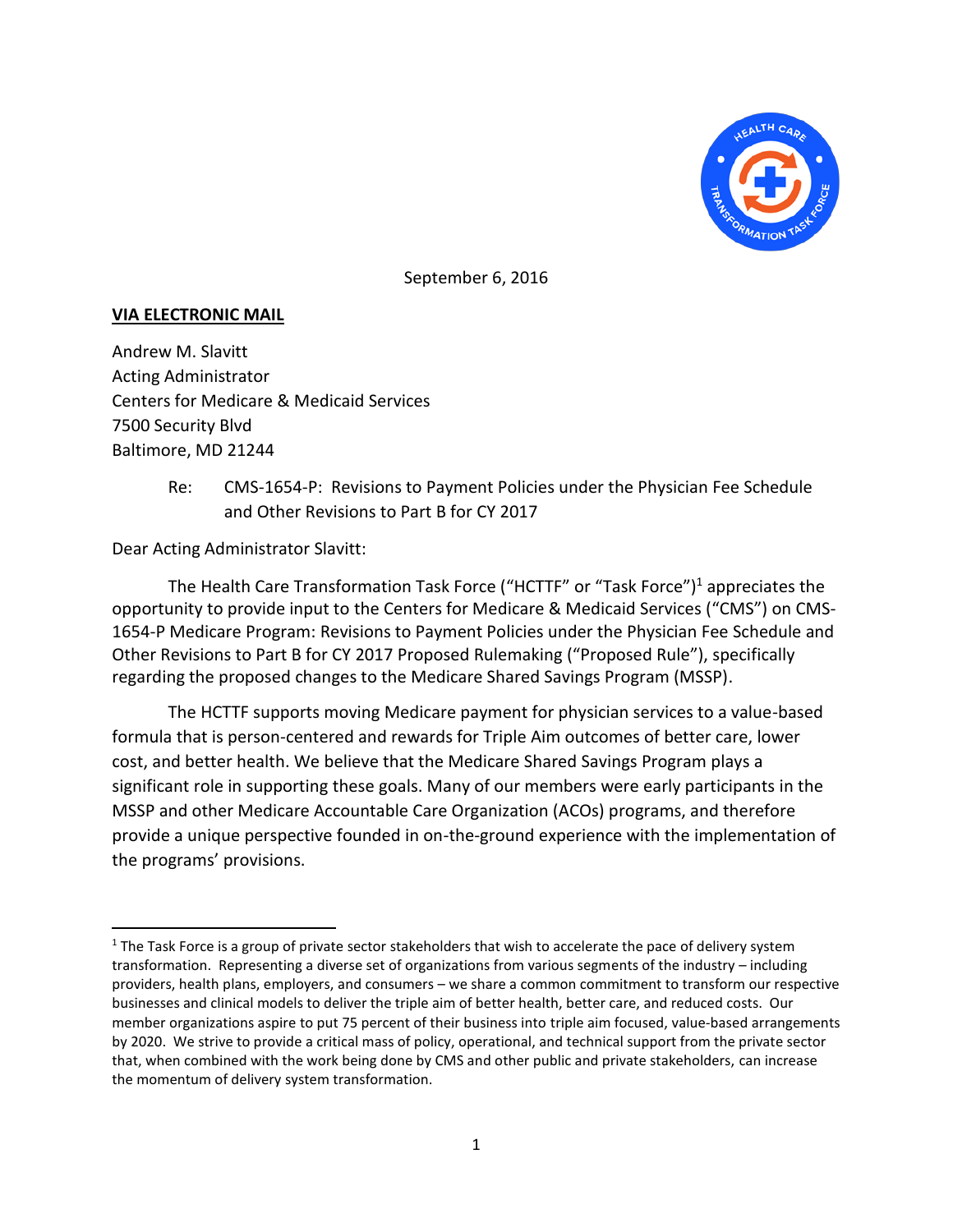Generally, our members' experience with the MSSP has shown that it is possible, but not easy to improve quality outcomes, and that it is challenging to decrease cost trends against current benchmark approaches. We believe it is critical for the sustainability of Medicare ACO programs to minimize the costs of participating in the program and increase the financial incentives based on quality and cost performance.

The Task Force offers both general comments as well as specific comments addressing particular sections of the proposed Physician Fee Schedule.

# **I. Improving Payment for Primary Care**

High-value primary care is linked with enhanced access to health care services, better health outcomes, lower rates of hospitalization, decreased use of emergency department visits, and improved health equity. The Task Force commends CMS for its ongoing efforts to appropriately reimburse primary care, cognitive services and behavioral health services. We are pleased to see that CMS is expanding beyond traditional primary care and coordination and taking into consideration the needs of the Medicare population that are higher risk and have specialized needs, such as those beneficiaries with cognitive impairments or mobility-related impairments.

We believe these efforts will garner significant positive outcomes and benefit the Medicare program overall. Improving access to these services by establishing reimbursement pathways aligns well with the goals of the Triple Aim. Broadly speaking, CMS' proposed reimbursement changes integrate well with and support the goals of other critical Medicare health system reform efforts, such as ACOs, bundled payment, and medical home models.

# **II. Quality Measurement**

Performance measurement is integral to improving care delivery, protecting beneficiaries, and evaluating success. High-impact quality measures will help drive care transformation and are meaningful to consumers and purchasers. As we continue the transition to value-based care in the American health care system, we must ensure that both quality improvement and costs reductions are critical elements. The Health Care Transformation Task Force supports the following quality principles:

- Quality measurement should focus on outcomes and patient experience;
- Quality measurement should be consensus-based;
- Quality measurement should allow for the rapid accommodation of changes in evidence-based medicine;
- Quality measurement should cross over different payers and programs and every program should prioritize alignment with other programs; and
- Quality measurement should materially impact the financial performance of value driven health care models.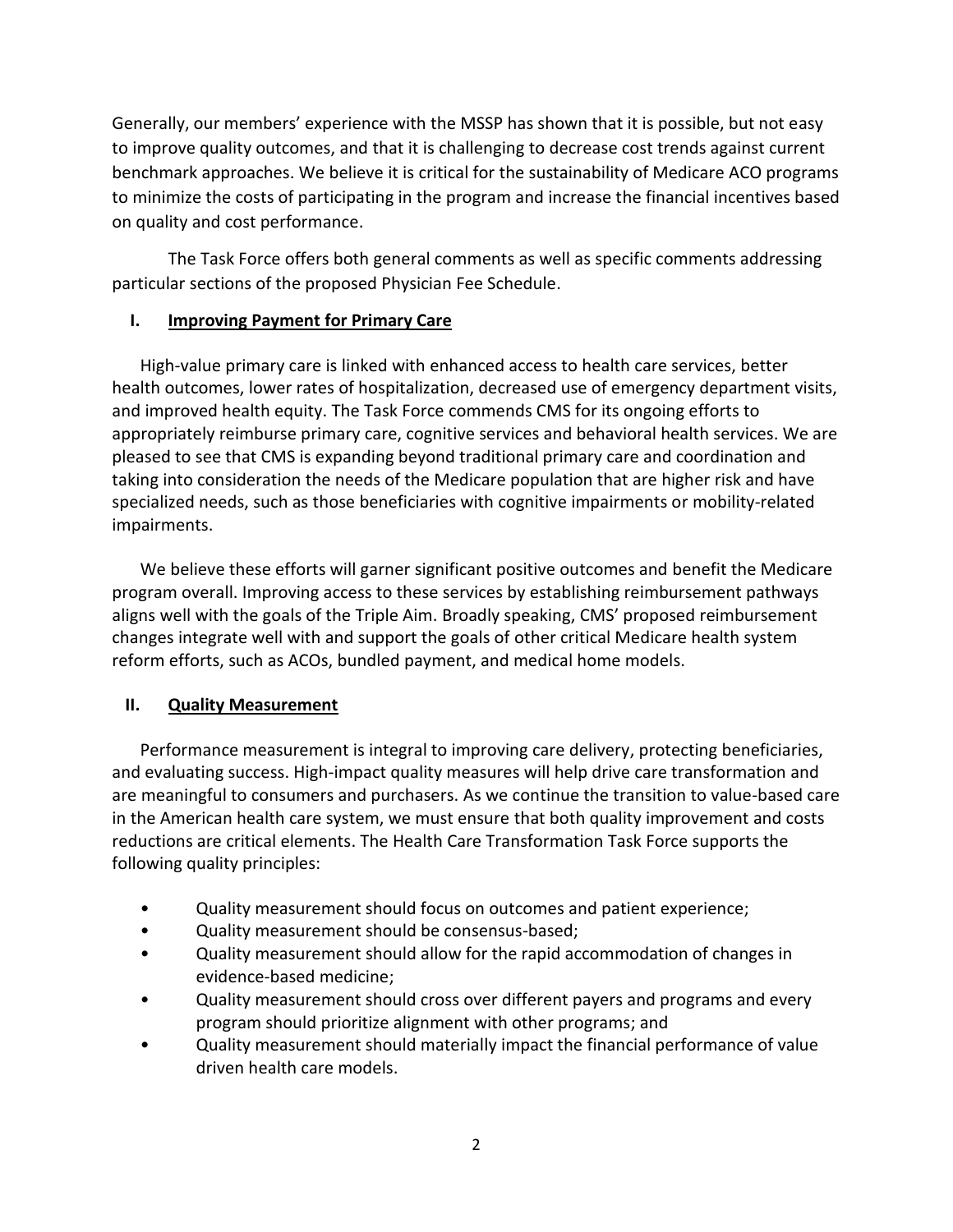The MSSP generally follows these principles. As the most widely adopted ACO program, the MSSP is uniquely positioned to lead quality measurement refinement across payers. We encourage CMS to continue their efforts in multi-sector alignment and the Agency's movement toward outcome measures.

Regarding the quality measure set, we continue to have concerns over the significant use of process measures which may represent only a small contribution to a patient's outcomes and overall health. More importantly, such process measures may not influence patient outcomes at all, requiring providers to focus on unsuccessful methods. We strongly believe the measure set should focus on outcome measures, both clinical, functional, and patient-reported**, and we urge CMS to accelerate its efforts to replace process with outcomes measures for the MSSP program**. Future sets of measures should also adopt a continually greater focus on measures of patient experience, care coordination and Patient-Reported Outcome Measures (PROMs).

## *A. CMS Proposed Measure Changes*

The Task Force appreciates the efforts of CMS to continually refine the quality measure set by eliminating measures that are either "topped out" or no longer considered to be clinical best practices. With regards to the measures, we support:

- The change to ACO-12 (NQF #0097) for medication reconciliation. This measure emphasizes a robust medication reconciliation at the time it is needed most – care coordination with post-acute care providers – and aligns with Core Measures Collaborative recommendation.
- The elimination of ACO-9 and ACO-10, which both measure condition-specific admissions, and replacement with ACO-37 and ACO-38, two outcome measures that report on inpatient hospital admissions of patient with clinical conditions that could potentially be prevented with high-quality outpatient care. These will be easier for ACOs to track and trend internally for performance improvement purposes.

We support the proposed retirement and/or replacement of the four CMS web interface measures:

- ACO-39 Documentation of Current Medications in the Medical Record Replaced by ACO-12 (NQF #0097)
- ACO-21 Preventive Care and Screening: Screening for High Blood Pressure and Follow-up Documented
- ACO-31 Heart Failure (HF): Beta-Blocker Therapy for Left Ventricular Systolic Dysfunction (LVSD)
- ACO-33 Angiotensin-Converting Enzyme (ACE) Inhibitor or Angiotensin Receptor Blocker (ARB) Therapy—for patients with CAD and Diabetes or Left Ventricular Systolic Dysfunction (LVEF <40%)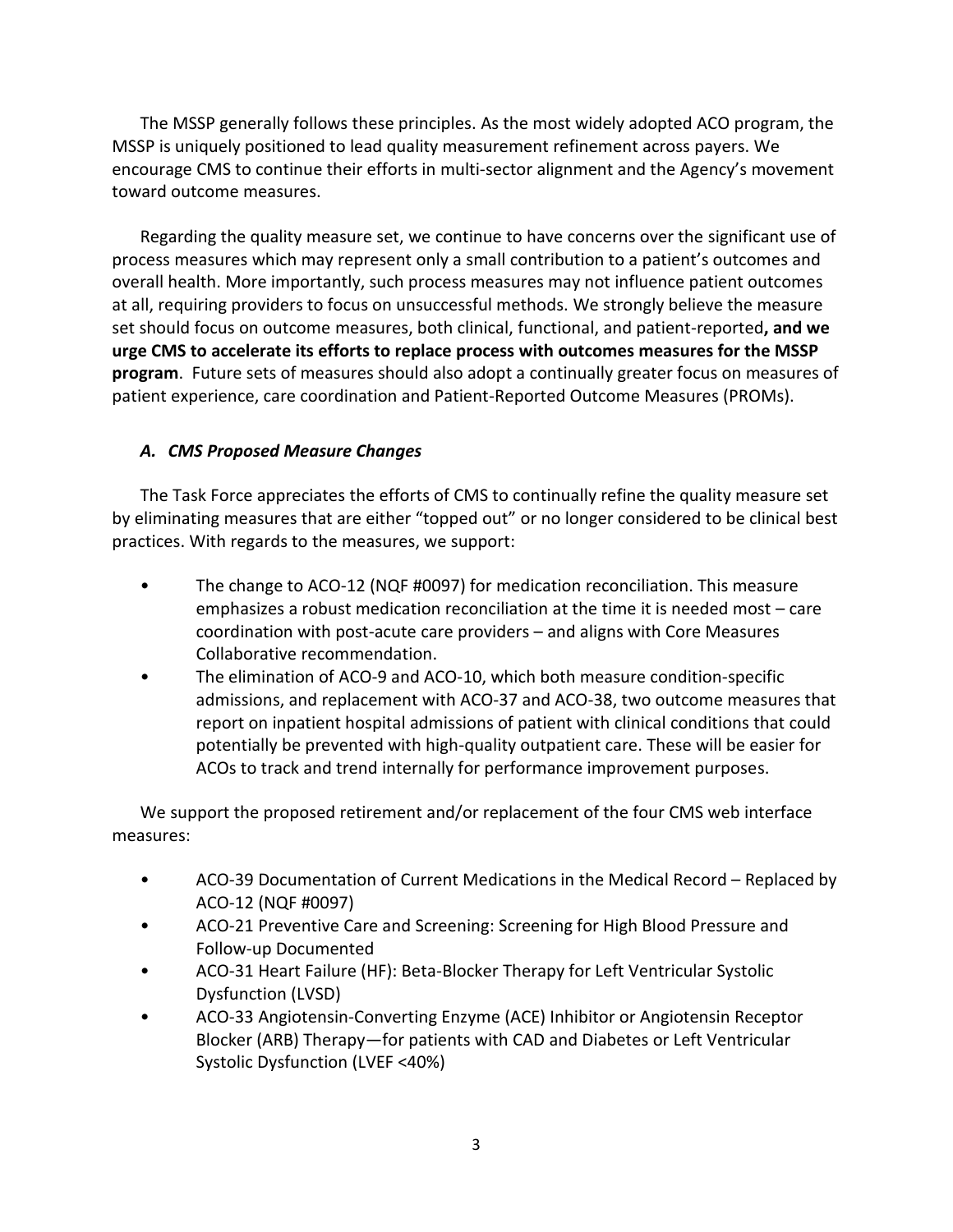As noted above, we support replacing ACO-39 with *Medication Reconciliation Post-Discharge* and ask that CMS work closely with the measure developer to ensure the GPRO web interface specifications and guidance are accurate and align with the endorsed measure. When the measure was previously included in the measure set, implementation was challenging with multiple changes to the measure specification during the performance period. **We ask that CMS release preliminary specifications and measure guidance as soon as possible so that ACOs can review and provide questions and feedback to CMS prior to final release of measure guidance.** The *Medication Reconciliation* measure has specifications for clinician-level reporting and health plan or system reporting. **We ask that CMS use the health plan/system version that is specified using a medical record review approach.** While the clinician version is currently included in the PQRS measure set, it is a claims-only measure that relies on CPT-II codes; adapting this version will recreate the prior implementation challenges. The health plan/system version still achieves alignment with PQRS while ensuring the measure can be implemented using the GPRO web interface reporting mechanism.

### *B. Performance Reporting for Eligible Professionals*

Current MSSP regulations do not allow eligible professionals (EPs) billing through the Taxpayer Identification Number (TIN) of an ACO to independently report performance data outside of their ACO. Under the current rule, individual clinicians and group practices are subject to financial penalties if the ACO they participate in fails to satisfy the PQRS reporting requirements. We support the proposed change to allow EPs that bill under the TIN of an ACO to report separately for the PQRS payment adjustment if the ACO fails to report on behalf of its EPs, as this allows physicians more control over their performance in the MSSP. EPs should be given the opportunity to avoid financial penalties by individually submitting quality data.

### *C. Validating ACO Performance Reporting*

Under the current processes, 30 records per audited measure are randomly selected for review, and ACOs will fail the audit if the medical records and reported data have a match rate below 90 percent. We support the proposed modification to the audit process, that the number of records audited will be calculated by the number or records required to achieve of a confidence interval of 5 percentage points. This is a more equitable approach to the audit process and will be a significant program improvement when finalized.

We also recommend that CMS allow ACOs to revise submissions to correct for technical submission issues which can arise given the high level and intensity of manual process involved. The GPRO system as currently implemented is resource intensive and can at times be misleading in how status reports and feedback is provided to MSSP participants on data submissions.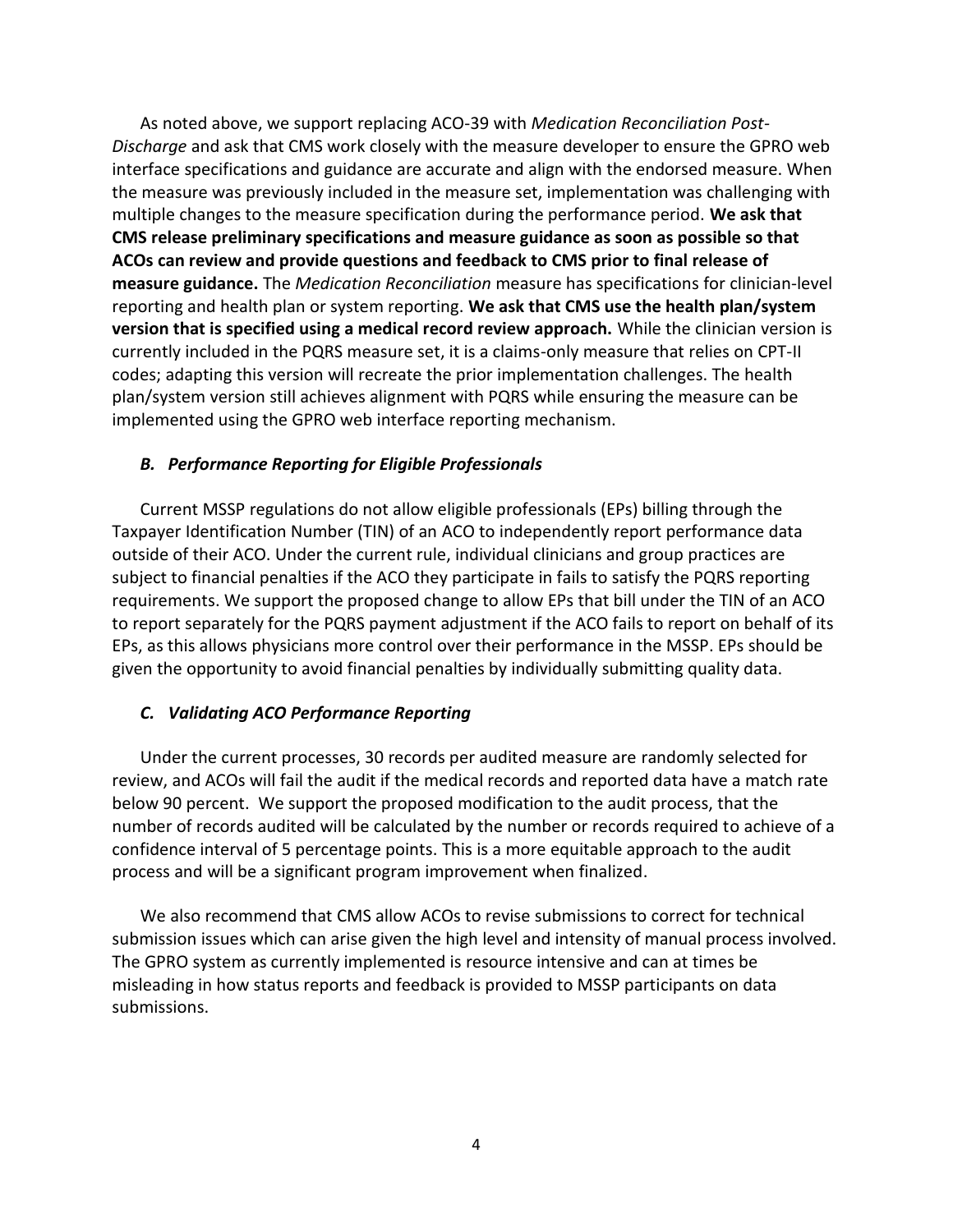### *D. Alignment of Reporting Requirements*

CMS proposes that going forward, ACOs will be required to report all MSSP quality measures through the CMS Web Interface to satisfy reporting requirements for the quality performance category under the Merit-Based Incentive Payment System (MIPS), and any changes made to the CMS Web Interface measure set will be made through Quality Payment Program rulemaking.

We support requiring ACOs to report quality measures as a mechanism for aligning the MSSP reporting requirements with that of MIPS, as not all ACOs will qualify as Advanced APMs. We also support the proposed changes to ACO-11, which aligns the measure with the QPP proposals. Aligning measures should lessen the confusion for providers and enables patients and consumers to compare the quality of care across providers. We appreciate CMS' attention to the reporting burden of multiple measures, and agree it is important to ensure minimal administrative hurdles so that more provider time and resources may be dedicated to patient care and engaging in quality improvement activities.

## **III. Beneficiary Alignment**

We support the proposed voluntary beneficiary attestation process for alignment in MSSP and applaud CMS for implementing this new provision for all three tracks of MSSP. **We strongly support allowing beneficiaries to actively choose assignment and remain attributed despite billing patterns.** However, before beneficiaries can be expected to elect into their chosen primary care provider's ACO, they must have access to materials that help them understand what the ACO model is, how the model of payment and care functions, what attestation means to them, and their rights with respect to accessing care from other providers. Such an outreach and education effort will require CMS, the ACO entity, and participating providers to take a more rigorous, thoughtful, and targeted approach to educating beneficiaries in ways they understand and that allow meaningful communication.

**We urge CMS to ensure that a streamlined, automated process is in place and available for all three tracks of the MSSP such that beneficiaries can designate their main doctor directly to CMS** (e.g., via www.MyMedicare.gov or 1-800-Medicare). The manual process developed as a test within the Pioneer model was a significant administrative burden for ACOs, and the language provided by CMS for the outreach letter was highly confusing and often at odds with how beneficiaries think about their medical providers. The combination of these barriers resulted in low participation by ACOs. Further, we believe that differences in how the beneficiary attestation is handled for the three tracks will cause unnecessary confusion for beneficiaries.

## **IV. SNF 3-Day Rule Waiver Beneficiary Protections**

The Task Force recognizes that the Skilled Nursing Facility (SNF) 3-day rule waiver can improve quality of care as the patient will be able to leave the hospital earlier or completely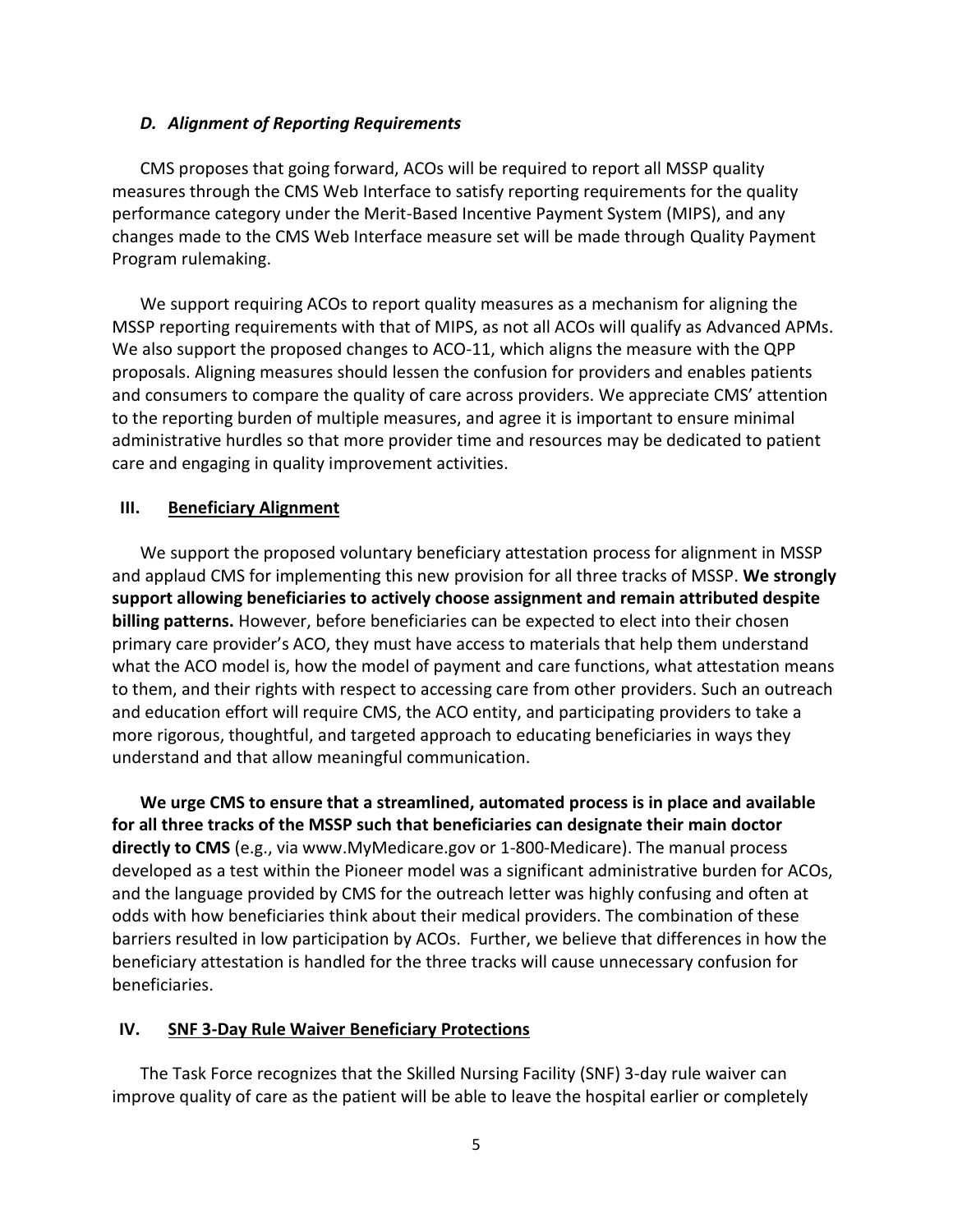avoid hospitalization thus reducing risk of hospital acquired infections or other complications. Patients directly admitted to a SNF are more mobile from admission and more likely to receive timely rehabilitation therapies. Additionally, direct SNF admit programs reduce total medical expense while improving outcomes.

We appreciate CMS' continued attention to beneficiary protections when the SNF 3-day rule is waived. We support the proposed protections to ensure that beneficiaries are not charged for a SNF stay if the ACO or SNF uses the waiver inappropriately. We believe strongly that beneficiaries should be held blameless as CMS, ACOs, and SNFs are responsible for the utilization of the waiver.

We strongly support CMS' proposal to allow for a reasonable amount of time for ACOs to incorporate beneficiary exclusions into their process. A 90-day grace period from the date that CMS delivers the quarterly beneficiary exclusion file is a reasonable period. The grace period should not be less than 90 days because of the time it takes to process ACO exclusion files. However, we strongly believe that the first grace period needs to be extended to September to accommodate the very large exclusion file that comes in July. It is not uncommon for there to be a change in file format, application of eligibility criteria or the like that takes testing and processing time before the ACO can incorporate that first, large exclusion file.

## **V. Expansion of the Diabetes Prevention Program (DPP) Model**

The Task Force endorses CMS' proposal to expand the DPP. Focusing efforts on preventing chronic conditions that affect a broad range of Medicare beneficiaries is wise policy, and prioritizing resources and selecting a program that has a proven track record in the Medicare population is a reasonable approach to addressing this high priority area for Medicare. We believe this proposal will have a positive impact on the overall Medicare program and the health of its beneficiaries.

Please contact HCTTF Executive Director, Jeff Micklos [\(jeff.micklos@leavittpartners.com](mailto:jeff.micklos@leavittpartners.com) or 202- 774-1415) or Director of Payment Reform Models, Clare Wrobel [\(clare.wrobel@leavittpartners.com](mailto:clare.wrobel@leavittpartners.com) or 202-774-1565) with any questions about this communication.

Sincerely,

**Lee Sacks** EVP Chief Medical Officer Advocate Health Care

**Francis Soistman** Executive Vice President and President of Government Services Aetna

**Farzad Mostashari** Founder & CEO Aledade, Inc.

**Shawn Martin** Senior Vice President, Advocacy, Practice Advancement and Policy American Academy of Family Physicians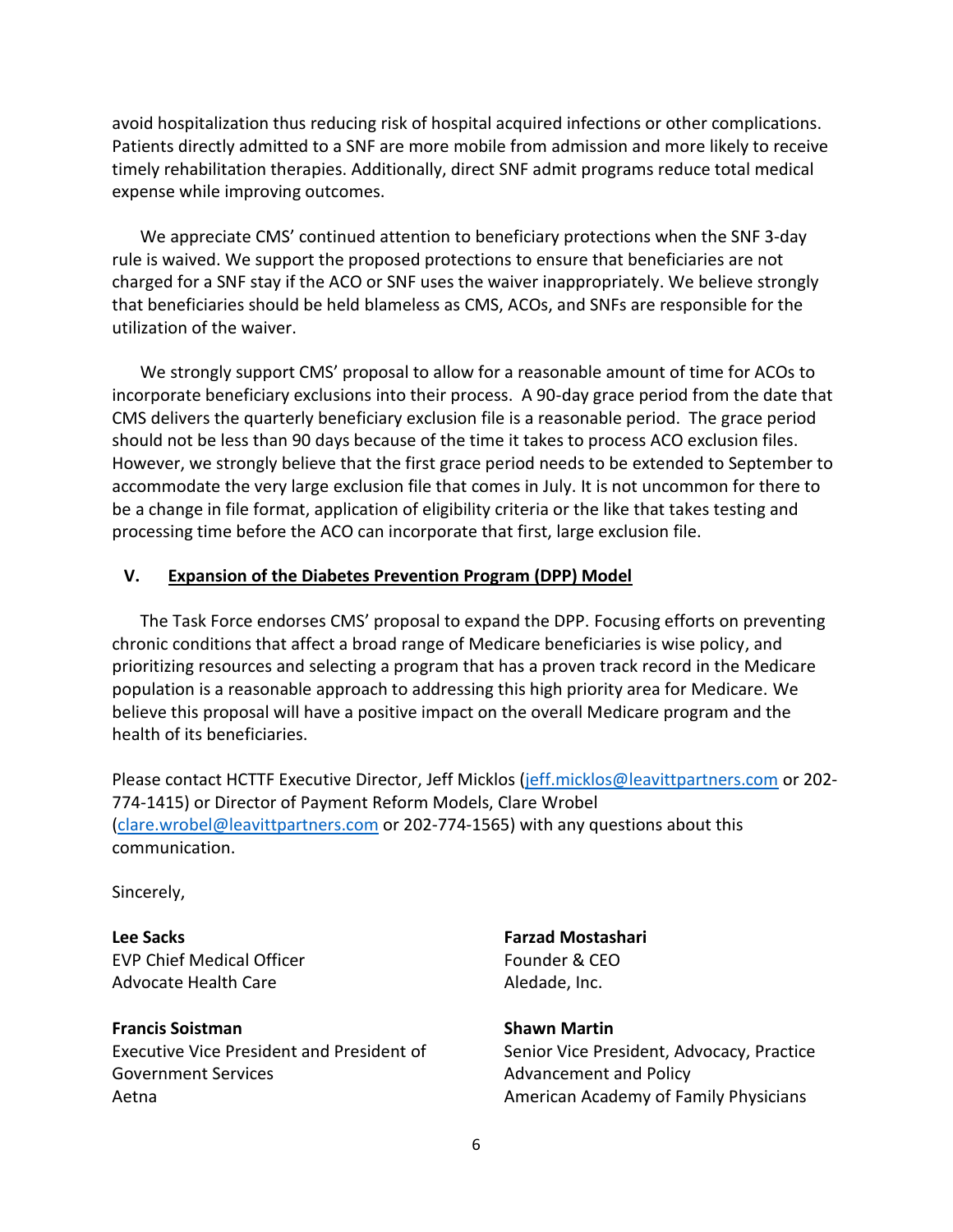**Peter Leibold** Chief Advocacy Officer Ascension

**Emily Brower** Vice President, Population Health Atrius Health

#### **Jeffrey Hulburt**

President and Chief Executive Officer Beth Israel Deaconess Care Organization

#### **Dana Gelb Safran, Sc.D.**

Chief Performance Measurement & Improvement Officer and Senior Vice President, Enterprise Analytics Performance Measurement & Improvement Blue Cross Blue Shield of Massachusetts

#### **Joseph Hohner**

Executive Vice President, Health Care Value Blue Cross Blue Shield of Michigan

**Marcus Thygeson** Chief Health Officer Blue Shield of California

**Mark McClellan Director** Duke Margolis Center for Health Policy

**Michael Rowan** President, Health System Delivery and Chief Operating Officer Catholic Health Initiatives

**Carlton Purvis** Director, Care Transformation Centra Health

**Wesley Curry** Chief Executive Officer CEP America

**Susan Sherry** Deputy Director Community Catalyst

**Robert Greene**

Executive Vice President, Chief Population Health Management Officer Dartmouth - Hitchcock

#### **Elliot Fisher**

Director for Health Policy & Clinical Practice Dartmouth Institute for Health Policy and Clinical Practice

### **Shelly Schlenker**

Vice President, Public Policy, Advocacy & Government Affairs Dignity Health

# **Chris Dawe**

Managing Director Evolent Health

**Ronald Kuerbitz** Chief Executive Officer Fresenius Medical Care

## **Angelo Sinopoli, MD** Vice President, Clinical Integration & Chief Medical Officer Greenville Health System

**Stephen Ondra** Senior Vice President and Enterprise Chief Medical Officer Health Care Service Corporation

**David Klementz** Chief Strategy and Development Officer HealthSouth Corporation

**Dr. Richard Merkin** President and Chief Executive Officer Heritage Development Organization